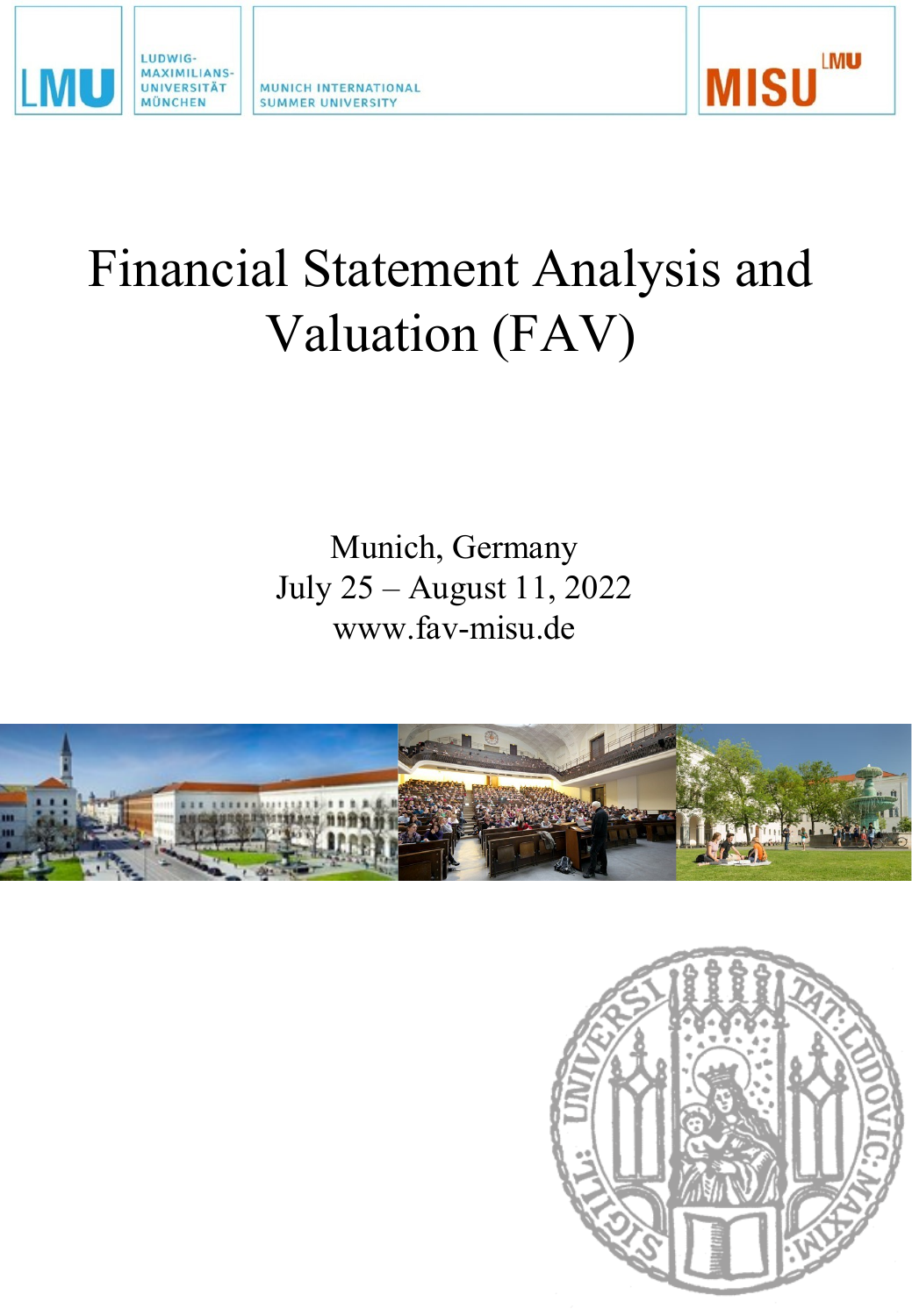# Munich 2022

Sessions: July 25 – August 11 Session will take place at: will be announced

## **Patronage**



**Prof. Dr. Thorsten Sellhorn** Institute for Accounting, Auditing and Analysis Munich School of Management

## **Lecturer**



### **Dr. Andreas Woltschläger**

Professional expert and former Research Assistant Institute for Accounting, Auditing and Analysis at the Munich School of Management at LMU Munich



### **Dr. Gereon Hillert**

Professional expert and former Research Assistant Institute for Accounting, Auditing and Analysis at the Munich School of Management at LMU Munich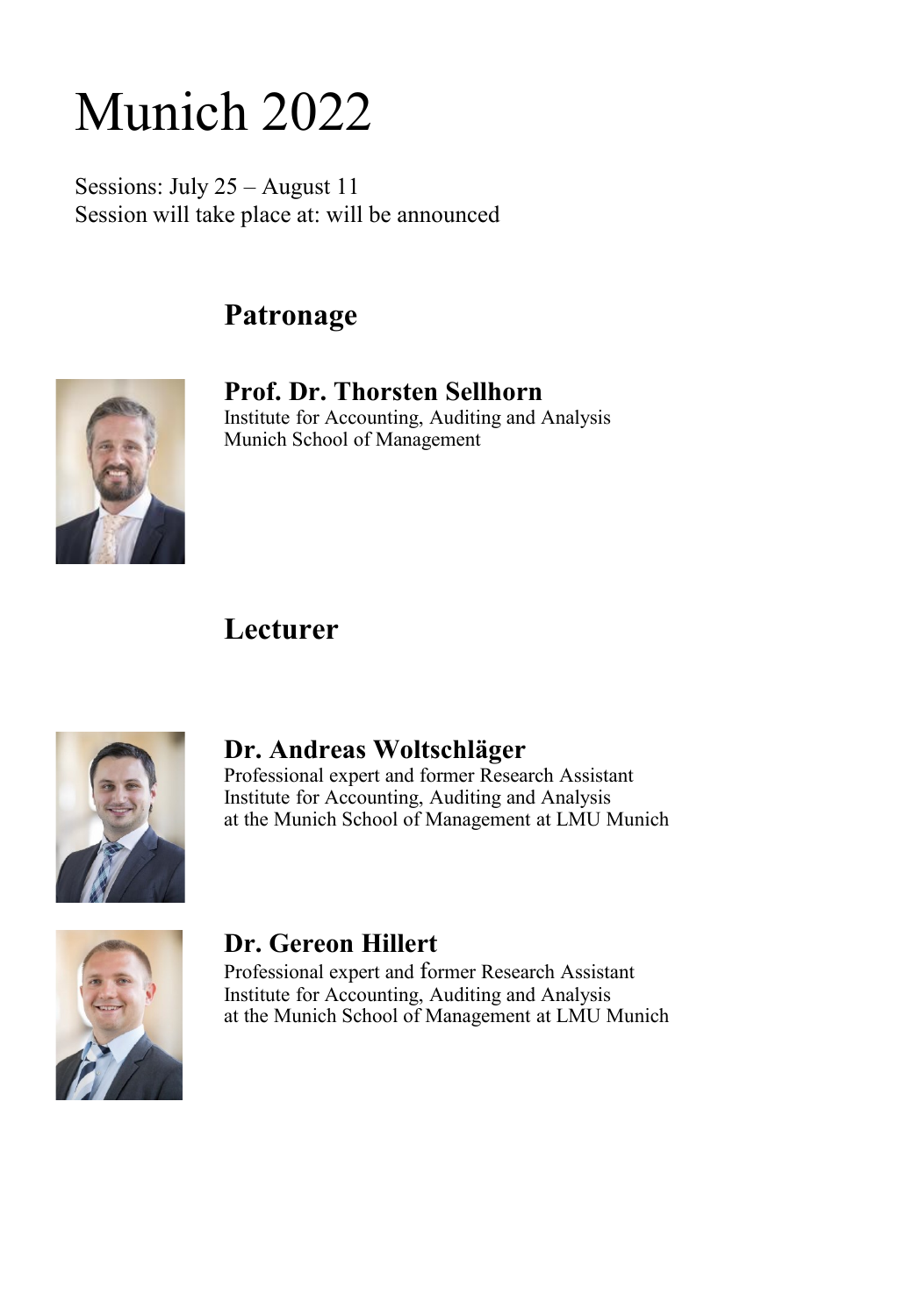| <b>Date</b>      | <b>Time</b>                 | <b>Block</b>                                           | <b>Content</b>                                                                                                                                      | <b>Readings</b>                                                                             |
|------------------|-----------------------------|--------------------------------------------------------|-----------------------------------------------------------------------------------------------------------------------------------------------------|---------------------------------------------------------------------------------------------|
| Mon,<br>25.07.22 | $10.00 - 14.00$             | <b>Introduction</b>                                    | Introduction to financial<br>statement analysis,<br>forecasting and<br>valuation<br><b>Meeting point:</b> will be<br>announced<br>Case Introduction | LS $1*$<br>Penman,<br>Accounting<br>for<br>value, 2011,<br>Introduction                     |
| Tue,<br>26.07.22 | $9.00 - 13.00$              | <b>Accounting</b><br><b>Basics</b>                     | Financial accounting<br>basics I and II<br>$Case - Part 1$<br>$Case - Part 2$                                                                       | LS 4.1 to 4.4<br>LS 6.1 to 6.3<br>LS 4.5<br>Skim LS <sub>2</sub><br>Skim LS 3               |
| Wed,<br>27.07.22 | $9.00 - 13.00$              | <b>Financial</b><br><b>Statement</b><br>Analysis (1/3) | Financial accounting<br>basics III<br>FSA Getting ready (GH)<br>Case - Part 3                                                                       | LS 5.1 to 5.9<br>(focus on<br>parts<br>pertaining to<br>ratios<br>covered<br>in the slides) |
| Wed,<br>27.07.22 | starting from<br>18.00 p.m. | <b>Team event</b>                                      | Bavarian culture 1                                                                                                                                  |                                                                                             |
| Tue,<br>28.07.22 |                             |                                                        | No class                                                                                                                                            |                                                                                             |
| Fr,<br>29.07.22  | $9.00 - 13.00$              | Financial<br><b>Statement</b><br>Analysis (2/3)        | Profitability, capital<br>structure and growth<br>analysis                                                                                          |                                                                                             |
| Sat,<br>30.07.22 | $9.00 - 13.00$              | Financial<br><b>Statement</b><br>Analysis (3/3)        | Profitability, capital<br>structure and growth<br>analysis<br>Wrap-up 1 & Q&A<br>Case - Part 4                                                      |                                                                                             |
| Sun,<br>31.07.22 |                             |                                                        |                                                                                                                                                     |                                                                                             |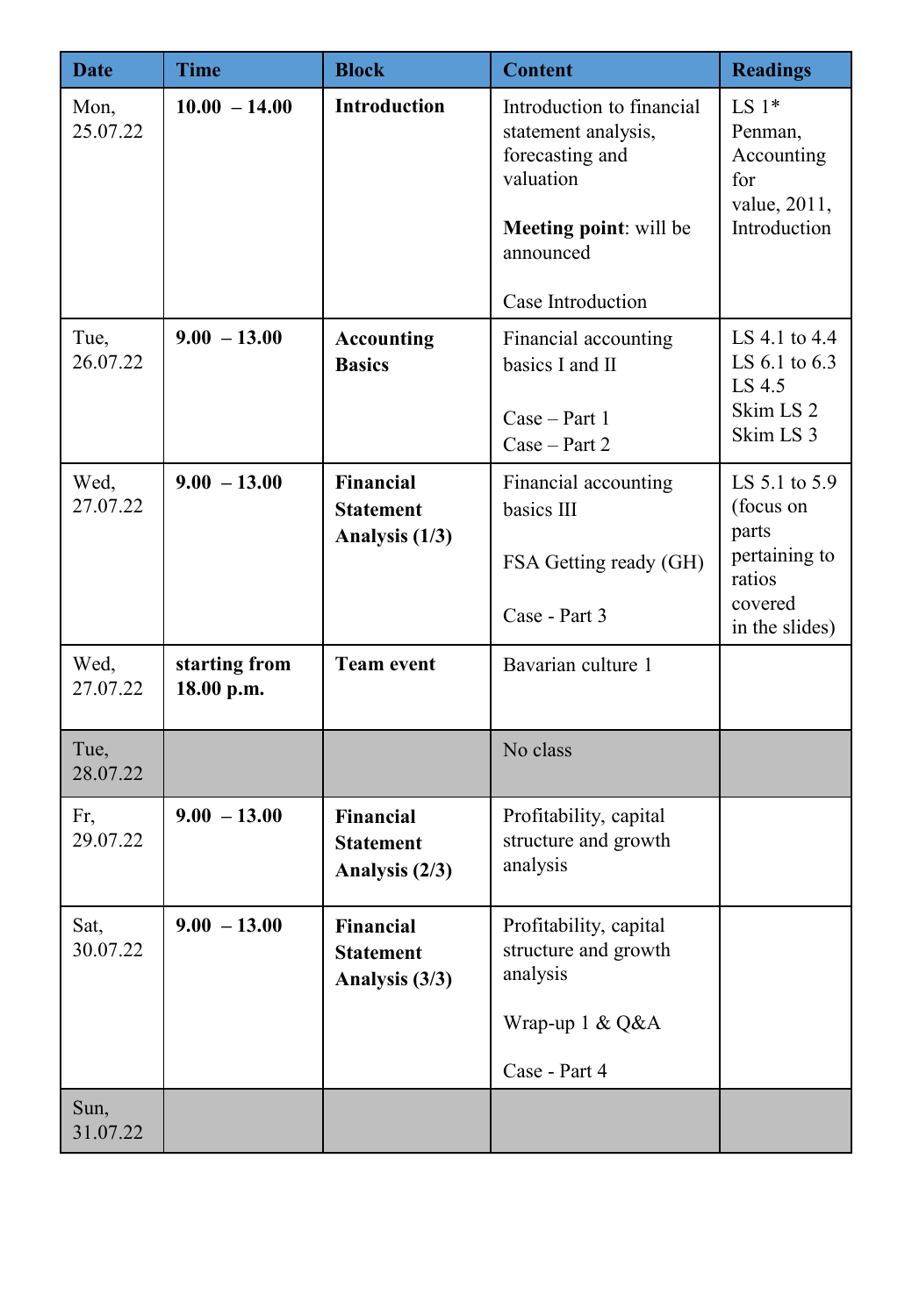| <b>Date</b>      | <b>Time</b>                 | <b>Block</b>         | <b>Content</b>                                                                             | <b>Readings</b>                                                                                  |
|------------------|-----------------------------|----------------------|--------------------------------------------------------------------------------------------|--------------------------------------------------------------------------------------------------|
| Mon,<br>1.08.22  |                             |                      | No class.                                                                                  |                                                                                                  |
| Tue,<br>2.08.22  | $9.00 - 13.00$              | Forecasting<br>(1/2) | Forecasting - Basics<br><b>Structured forecasting</b><br>approach                          |                                                                                                  |
| Wed,<br>3.08.22  | $9.00 - 13.00$              | Forecasting<br>(2/2) | Forecasting: Details<br>- Growth<br>- Margin<br>- Profitability                            | 03:00 p.m.<br><b>City Tour</b><br>by bus<br>05:30 p.m.<br><b>MISU</b><br>Welcome<br><b>Event</b> |
| Thu,<br>04.08.22 | $9.00 - 13.00$              | Valuation (1/3)      | <b>Overview DCF</b><br>approaches<br>Valuation multiples<br><b>Explicating uncertainty</b> | LS $6.3$ ; LS<br>6.4                                                                             |
| Thu,<br>04.08.22 | starting from<br>18.00 p.m. | <b>Team event</b>    | Bavarian culture 2                                                                         |                                                                                                  |
| Fr,<br>05.08.22  | $9.00 - 13.00$              | Valuation (2/3)      | Valuation multiples                                                                        | LS 6.5                                                                                           |
| Sat,<br>06.08.22 |                             |                      |                                                                                            |                                                                                                  |
| Sun,<br>07.08.22 | 08:00 a.m.                  |                      | Day trip castle<br><b>Neuschwanstein and</b><br><b>Wieskirche by bus</b>                   |                                                                                                  |